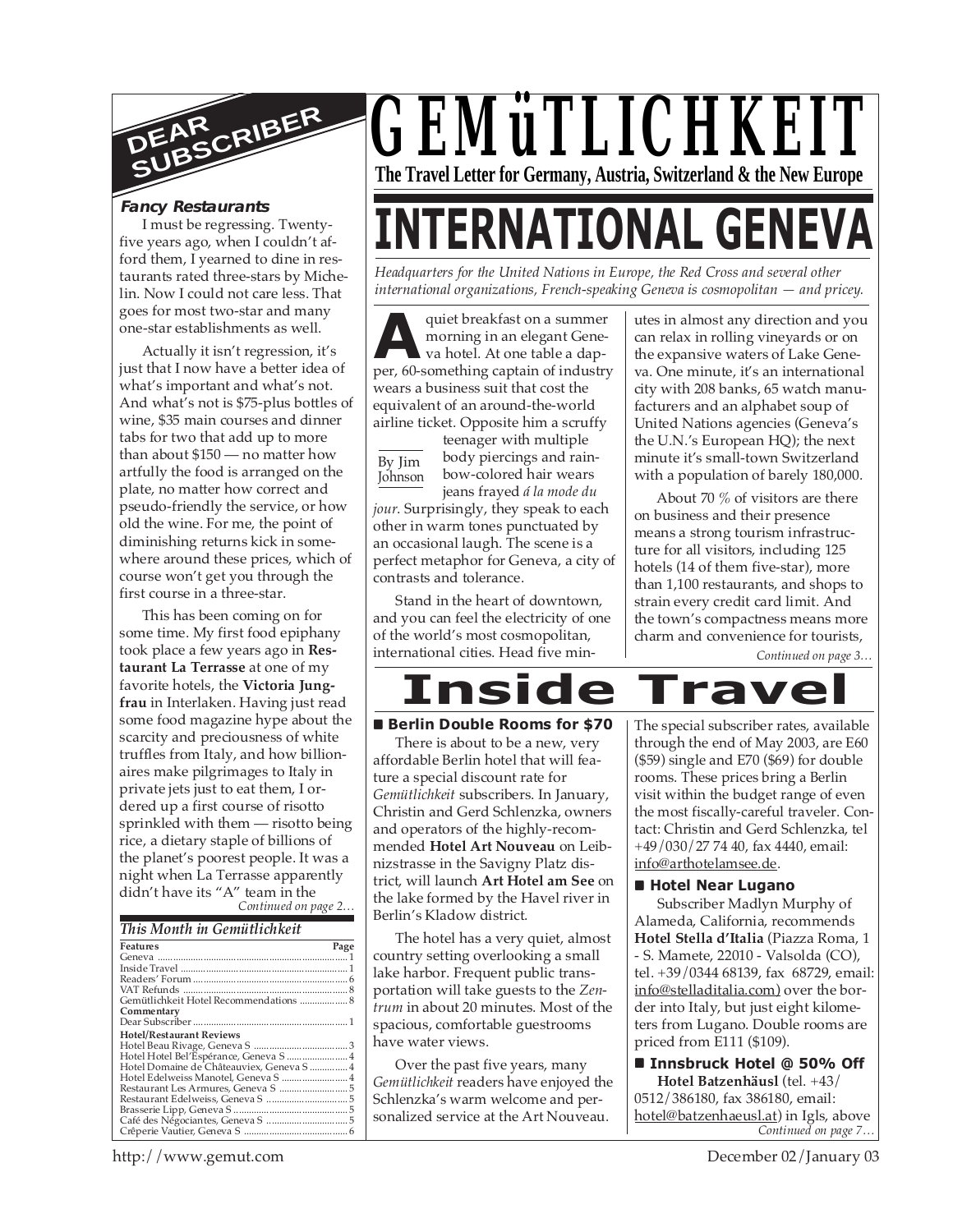## *DEAR SUBSCRIBER Continued from page 1*

kitchen. We were served a small boat of gluey, over-salted rice scattered with a few shreds of the coveted tuber. The price was about \$40 and they charged an additional 20% to split it two ways. The taste of the truffles was overwhelmed by the salt and the strong flavors of the risotto. Even at \$8 it would have been a failure.

(That dish is often put into perspective as the outrageous rip-off it was at places like the food bar at **Rogacki** in Berlin, where everything is utterly fresh, cooked before your eyes, and a lunch of three fresh oysters, shrimp sauteed in herbed butter, incredible roast potatoes *mit Speck* (smoked ham/ bacon), salad, baguette and a generous glass of white wine is under \$15.)

My new-found disdain for highend restaurants is not limited to those awarded Michelin stars; La Terrasse, for example, gets none. In fact, if you're determined to dine fancy, Michelin starred places are the best. And while those stars denote good food, the crossed spoon and fork symbol used by Michelin is a better guide to what you're in store for in terms of atmosphere, décor, style and luxury in general. Five crossed spoons and forks is the maximum awarded. Anything above two means table linens, multiple wine glasses, a sometimes confusing array of silverware, and formal service with all that that implies. Attire is dresses for women, coats for men or even dark suits and ties. I'm not saying out-

standing food isn't possible in such surroundings, just that you will pay for such atmosphere. Be particularly wary of restaurants which get no stars but are given four or five crossed spoons and forks. They are expensive and very formal but the food isn't good enough to rate a star. We have had many disappointing dinners in such places. There are few travel experiences more dispiriting than a three-hour meal of multiple, ordinary courses and condescending waiters, followed by an astronomical bill. Throw in a cigar at the next table and you wonder what happened to the joys of travel in Europe.

One silly custom that seems to be gathering momentum in Europe is the ceremonious bestowal of the main dish. In what I call the "ta da" presentation, a line of waiters, each carrying a plate covered with a silver dome, parades through the dining room — sometimes to musical accompaniment (I kid you not). Upon arrival at the table the plates are laid in front of the diners and the silver domes, on a count, are simultaneously whisked away to reveal the carefully arranged food — "ta da". Pretense, pure and simple.

Another tradition I could do without is the way wine is handled at posh restaurants. In my view, wine should be opened by the waiter, tasted by the buyer, and then the full bottle left on the table to be shared, like salt and pepper, according to the desires of the diners. Instead, wine bottles are opened, tasted and then, without regard for who wants a little

and who wants a lot, poured by the waiter. In worst cases the remains of the bottle are set on a separate table, out of reach of those who are paying for it. Table conversation gets going, the waiter, whose mission is to empty the bottle so you'll order another, suddenly swoops in and before you realize what's happening he's poured the rest of the wine, whether those at the table want it or not. Aunt Minnie may have intended to nurse a few ounces the entire meal but suddenly she's on her second glass. So now, much sooner than you planned, it's time to order more wine.

Granted, many *Grand luxe* restaurants serve outstanding food, often in beautiful rooms. But too often it is no better, and sometimes not as good as, simpler, cheaper places. What's important to me is what's on the plate, not the unnecessary trappings, stiff service, pretentious presentations

*Continued on page 7…*

# **Using Gemütlichkeit**

• Foreign currency prices are converted to U.S. dollars at the exchange rate in effect at the time of publication. • Hotel prices listed are for one night. Discounts are often available for longer stays.

• All hotel prices include breakfast unless otherwise noted.

• Local European telephone area codes carry the "0" required for in-country dialing. To phone establishments from outside the country, such as from the USA, do not dial the first "0".

## **Logging on to our Website**

Except for the most recent 12, back issues in text format from January 1993 are available free to subscribers only at http://www.gemut.com (click on "For Members Only"). To access the issues enter the user name and password published in this space each month. The new codes are:

User Name: **genf** Password: **3840**

|                                                       | VOI. 16, No. 11 $GEM\ddot{u}TLICHKEIT$ )                                                                 | <b>HOTEL RESTAU</b>                                     |                             |
|-------------------------------------------------------|----------------------------------------------------------------------------------------------------------|---------------------------------------------------------|-----------------------------|
|                                                       | The Travel Letter for Germany, Austria, Switzerland & the New Europe                                     | <b>Rating Scale</b><br>Excellent                        | <b>Scale</b><br>$16 - 20$   |
| <b>Publishers:</b><br>Editor:<br><b>Contributors:</b> | Robert H. & Elizabeth S. Bestor<br>Robert H. Bestor<br>Doug Linton, C. Fischer, R. Holliday, Jim Johnson | Above Average<br>Average<br>Adequate<br>I Indianandalah | $12 - 1!$<br>$8 - 1$<br>4 - |

**Gemütlichkeit** (ISSN 10431756) is published 11 times each year by UpCountry Publishing, 288 Ridge Road, Ashland OR 97520. TOLL FREE: 1-800/521- 6722 or 541/488-8462, fax: 541/488-8468, e-mail travel@gemut.com. Web site: www.gemut.com. Subscriptions are \$67 per year for 11 issues. While every effort is made to provide correct information in this publication, the publishers can make no guarantees regarding accuracy. **Web Master:** Paul T. Merschdorf<br> **Consulting Editor:** Paul Thomas P. Bestor **Consulting Editor:** Thomas P. Bestor<br> **Subscription Dept:** Kurt Steffans **Subscription Dept: Subscriber Travel Services:** Andy Bestor, Laura Riedel

**POSTMASTER: SEND ADDRESS CHANGES TO:** Gemütlichkeit, 288 Ridge Road., Ashland OR 97520

# **Vol. 16, No. 11 HOTEL RESTAURANT RATING KEY**

| <b>Scale</b> | <b>Restaurant Criteria</b> |              |
|--------------|----------------------------|--------------|
| $16 - 20$    | Food                       | 65%          |
| 12 - 15      | Service                    | 20%          |
| 8 - 11       | Atmosphere<br>15%          |              |
| 4 -<br>- 7   |                            |              |
| - 3<br>ი -   |                            |              |
|              |                            |              |
|              | <b>Value Rating</b>        | <b>Scale</b> |
| 30%          | <b>Outstanding Value</b>   | $17 - 20$    |
| 15%          | Very Good Value            | 12 - 16      |
| 30%          | Average Value              | 11<br>9<br>٠ |
| 5%           | <b>Below Average Value</b> | 5 -<br>-8    |
|              |                            |              |

#### **Special** *O* Designation

By virtue of location, decor, charm, warmth of management, or combination thereof, an especially pleasant establishment.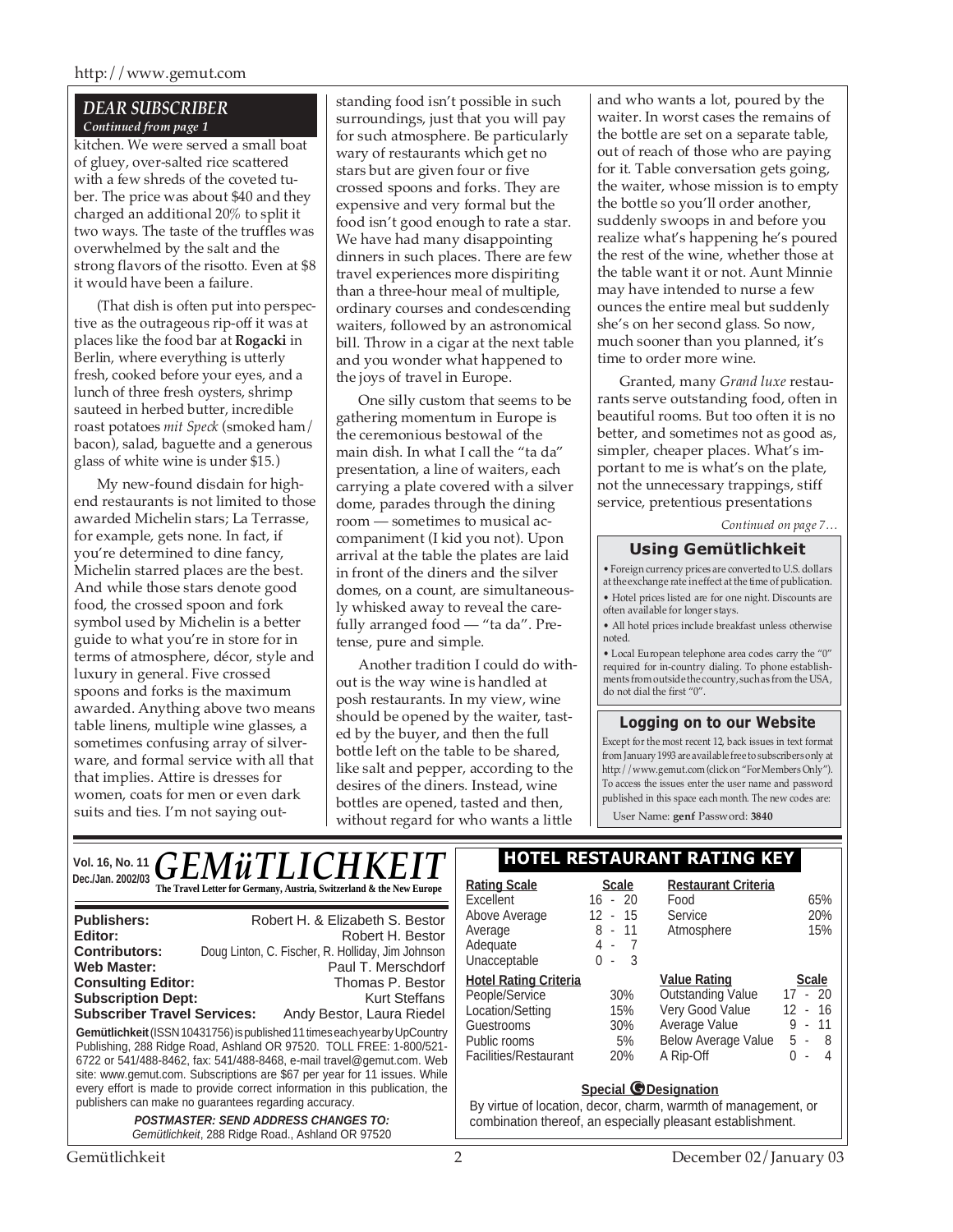#### http://www.gemut.com

#### *GENEVA Continued from page 1*

who can make the trip from one end of downtown to the other without breaking a sweat.

Nearly 40 % of residents — representing 183 nationalities — are from outside Switzerland. Of the remaining Swiss, about a third are descendants of refugees who fled to Geneva in the  $17<sup>th</sup>$  century to escape religious persecution. Everyone seems to have learned to get along.

Virtually encircled by France, Geneva is the most French of Swiss cities. Each day, 30,000 French citizens commute to work in Geneva.

And you just have to love a city with five chocolate factories and where residents consume an average of 25 pounds (11 kilograms) annually — nearly three times the U.S. level.

The town straddles the Rhône as it pours into Lac Léman (Lake Geneva). The left bank (facing upstream away from the lake) is the older part of the city, protected by a fortress and fortifications. The right bank is where hotels sprang up when protection was no longer needed. From there, you can look across the lake to the Old Town and mountains (including Mont Blanc when the weather cooperates).

Even a few hours in Geneva demonstrates it's one of Europe's most walkable cities. Starting at the Rhône, follow the promenade along the right bank and the lake, past excursion boats and the **Paquis Bath**, a downtown swimming area perfect for a picnic. If you'd like, you can borrow a bike — just leave a deposit. Stop along the way at a food stand and watch street performers. Or dodge packs of in-line skaters. Soon, you'll come to the **Botanical Gardens** one of the city's many parks. Then cross the lake in a *mouette* — literally "seagull"— a water taxi that ferries passengers along the waterfront, weaving among tacking sailboats.

Completing your walk along the left bank, you'll pass two city landmarks: the *Jet d'Eau*—the 140-meter (459-foot) geyser-like fountain that pummels the sky with 416 liters (110 gallons) of water per second — and

#### **Geneva Basics**

**Population:** 177,000 (canton 480,000)

**Elevation:** 373 meters/1,224 feet

**Tourist Information:**

Geneva Tourism**,** rue du Mont-Blanc 18, CH-1201 Geneva, tel.: +41 022 909 70 00, fax: +41 021 909 70 11, email: info@geneva-tourism.ch, web: http:// www.geneva-tourism.ch/

# **Driving Distances:**

|                            | 154 miles                                                                                          |  |  |  |  |  |
|----------------------------|----------------------------------------------------------------------------------------------------|--|--|--|--|--|
|                            | 97 miles                                                                                           |  |  |  |  |  |
|                            | 429 miles                                                                                          |  |  |  |  |  |
|                            | 37 miles                                                                                           |  |  |  |  |  |
|                            | 223 miles                                                                                          |  |  |  |  |  |
|                            | 363 miles                                                                                          |  |  |  |  |  |
|                            | 700 miles                                                                                          |  |  |  |  |  |
|                            | 172 miles                                                                                          |  |  |  |  |  |
| <b>Fastest Rail Times:</b> |                                                                                                    |  |  |  |  |  |
| 1 hour, 43 minutes         |                                                                                                    |  |  |  |  |  |
| 2 hours, 44 minutes        |                                                                                                    |  |  |  |  |  |
| 32 minutes                 |                                                                                                    |  |  |  |  |  |
| 2 hours, 56 minutes        |                                                                                                    |  |  |  |  |  |
|                            | 249 km<br>$155 \mathrm{km}$<br>679 km<br>$60 \mathrm{km}$<br>357 km<br>585 km<br>1126 km<br>276 km |  |  |  |  |  |

the **English Garden** with its flower watch, an operating clock with hands and dial made of living flowers. You can extend your walk along causeways connecting a string of islands in the Rhône.

Another recommended stroll is through the Old Town along  $16<sup>th</sup>$ - and 17th-century streets, past **St. Peter's Cathedral** (and the exciting yet often missed archaeological site under it), the **Town Hall**, the **Arsenal** and **Bastion Park**, typical of green spaces converted from former fortresses and moats. Audio-guided tours to 26 points of interest are available at the tourist office (rue du Mont-Blanc 18), two blocks from the main station. There's no cost for the 2-hour tour, but you must leave a CHF 50 (\$34.35) deposit.

Just a short tram ride from the center is Carouge, once a small village and now within the city limits. Designed in 1754 by a Turinese architect, its unique Mediterranean flavor makes for great walking. The streets, laid out in the  $17<sup>th</sup>$ -century, run off a central park, creating a checkerboard arrangement of blocks. Each block is made up of gabled, two-story rowhouses with wooden galleries that open in the rear to gardens. Carouge is filled with boutiques, food shops, bakeries, bistros and cafés (**L'Imsomnia** is a current hot spot). Once home to many craftsmen, Carouge continues the tradition with

shops owned by artisans who design, create or repair hats, handbags, furniture, clothing and, at **Les Allumés**, lamps made from household items like colanders, clasps, spoons and tea strainers. Trams run every 7-10 minutes from the main station on line 13, direction Palettes.

(Public transit in Geneva is superb, and its "tariff community" covers the complete canton and includes buses, trams, boats and trains. Tickets range from one zone for CHF 1.80/ \$1.25 to an all-zone day-pass for CHF 12/\$8.25).

If you're not a walker, take an excursion boat either up the Rhône or along the shores of Lake Geneva past villas and lakeside communities, or head out to the vineyards in nearby Satigny. Swiss Rail trains operate hourly from the main train station to the Satigny station, where they connect with a "W" bus which runs a loop through vast vineyards, petite villages, past moss-covered walls and medieval chateaux.

## **Accommodations**

Hotel Beau-Rivage

The Beau-Rivage is Geneva's oldest five-star hotel and the only one still in private hands. Since its construction in 1865, it has passed through four generations of the Mayer family and continues to welcome kings and queens, emperors and empresses, presidents and the occasional film star.

The entrance is palatial, with marble columns and floors, plush furniture and a six-story atrium with fountain. Diffused light filters through the translucent roof.

The expansive hotel has just 93 spacious guest rooms. Standard rooms look out to the sides and back of the hotel and are furnished quite comfortably. Superior rooms overlook the lake and Alps and are individually furnished, many of them with family heirlooms and period furnishings. Deluxe rooms, also with lake view, feature English fabrics and, in many cases, Louis XV and Louis XVI style furniture.

Number 420 is a deluxe double with triple bay windows looking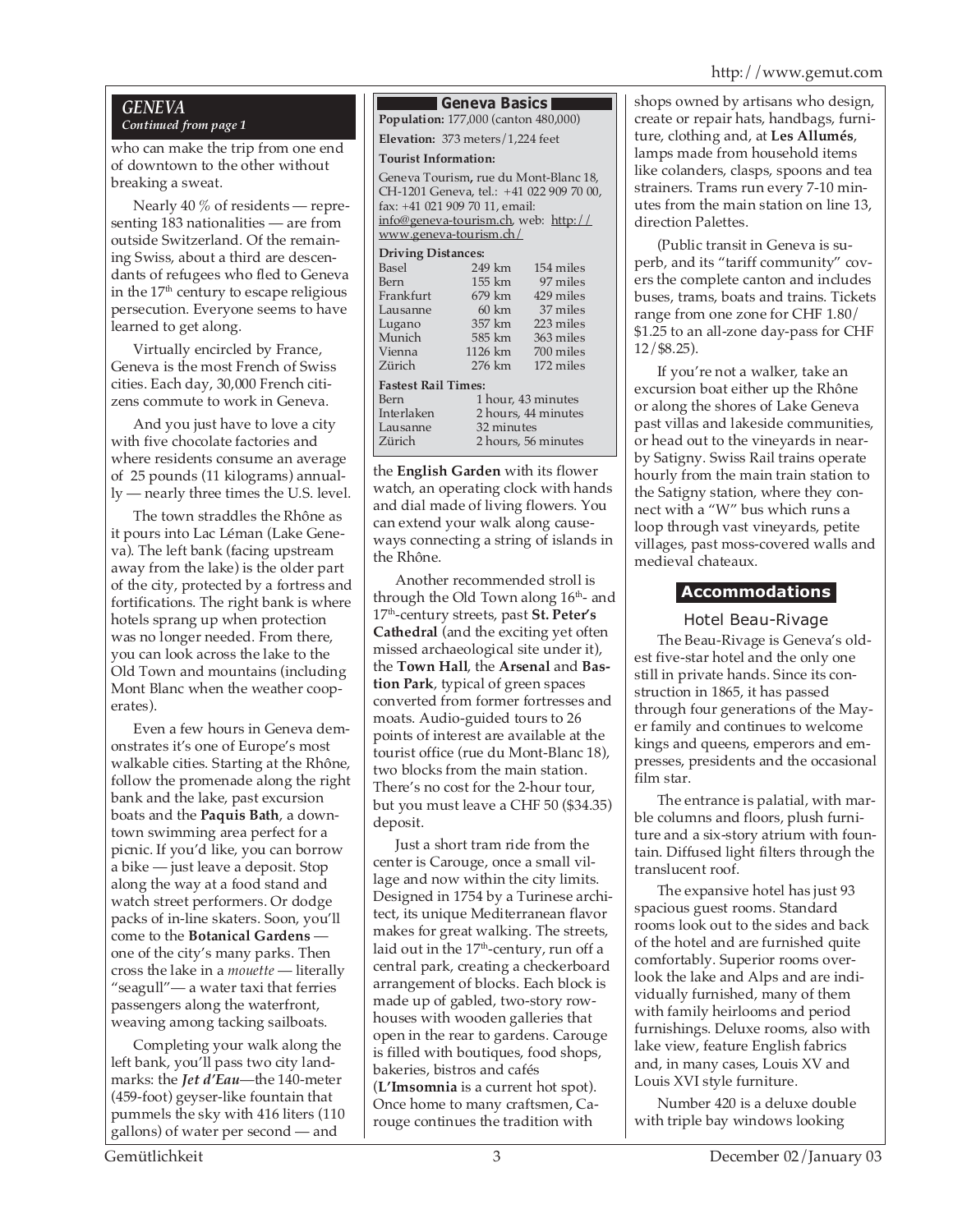#### http://www.gemut.com

straight out to the *Jet d'Eau*. The walls have decorative plaster scrollwork. In another deluxe double, Number 415, the furniture is  $18<sup>th</sup>$  century, the carpet is rimmed by a marble floor and the bathroom is large. Number 118, a junior suite, is a good choice for business travelers, with separate entrances to the bedroom and work area. Among the standard rooms, Numbers 110 and 210 are somewhat larger than the others with particularly spacious bathrooms.

**Contact:** Hotel Beau-Rivage, 13 Quai du Mont-Blanc, CH-1201 Geneva, tel. +41/022/716 6825, fax 716 6065, email: reservations@beau-rivage.ch, web: www.beau-rivage.ch. **Daily Rates:** Standard rooms single or double CHF 395-570 (\$272-392), superior rooms CHF 660-1,240 (\$454- 852.), deluxe rooms and junior suites CHF 830-1,495 (\$571-1,028), suites CHF 2,750-7,195 (\$1,890-4,946). Breakfast buffet is CHF 37 (\$25.45); continental breakfast CHF 27 (\$18.55). **Rating:** QUALITY 18/20 VALUE 17/20

# Hôtel Bel'Espérance

This modest hotel smack dab in the heart of Geneva's Old Town isn't for everyone. There's no concierge, no room service, no mints on the pillow, no plush furniture, no Jacuzzi. The rooms are smallish but the prices are super, and guests don't sacrifice cleanliness, cordial management or amenities like private bathrooms, phones and satellite television. And, unlike most hotels which are across the river on the right bank, this one is on the more charming left. **EDITOR'<sup>S</sup> CHOICE**

Bel'Espérance and its 1920s building are still owned and managed by the Salvation Army, which ran a women's residence here until eight years ago. When it moved, however, the guestrooms underwent complete renovation. Some walls came down to create one larger room from two smaller ones, fresh carpet was laid, and a benefactor donated an extensive collection of 19<sup>th</sup>-century Louis-Phillippe furniture, which wards off any remnant institutional feeling in the hotel's public spaces.

The quiet, friendly setting also attracts out-of-town educators, visiting artists and musicians. In the

evening, guests relax in the parlor or, in good weather, on the rooftop terrace, where there are views of the cathedral, the *Jet d'eau* and the Jura.

All rooms on the fourth floor have balconies, and — with two rooms and two balconies — Number 403 is an excellent value. Number 407 is a large single. If a balcony isn't important, Number 310 is a comfortable Lshaped double. Another plus for travelers: laundry and ironing rooms as well as a shared kitchen, complete with a refrigerator with separate lock-boxes for each room.

**Contact:** Hôtel Bel'Espérance, Rue de la Vallée 1, CH-1204 Geneva, tel. +41/022/818 3737, fax 818 3773. Email: belesp@swi.salvationarmy.org, web: www.hotel-bel-esperance.ch. **Daily Rates:** Single CHF 95-115 (\$65- 79), double CHF 140-150 (\$96-103), studio CHF 180 (\$124) for two, suite CHF 200 (\$137)

## **Rating:** QUALITY 11/20, VALUE 15/20

#### Romantik Hotel Domaine de Châteauvieux

Barely 15 minutes from downtown, the Domaine de Châteauvieux lies atop the rolling hills of Geneva's wine country. With a 500-year history, this former manor house is now a delightful country inn, recently renovated and full of rustic charm and elegance. Entry is via an old gatehouse, where workers once lived during the grape harvest. Inside is a huge wine-press, draped with flowers. Flowerboxes are at every window.

The inn's 17 guestrooms are spacious with both modern comforts and antique furnishings. Like grapes, hotel guests need plenty of sunlight, and the spaces are bright and cheerful. Number 34 is a large double with shower, bath, two sinks and a Jacuzzi and much of the original bricks and beams are exposed. The view is to the Rhône. Number 32 looks to the vineyards and mountains. Owners Philippe and Bettina Chevrier live on the premises (their room's the one with the swinging cat door).

The hotel couldn't be closer to the vineyards: take a few steps across the terrace and you're there — and only minutes from an extensive system of hiking trails.

Guests with cars should have no problem. Others will need to take a taxi (expensive) or a train (recommended) from the main station for the 20-minute ride to Satigny. With advance notice, the hotel offers free transfers to and from the Satigny station.

**Contact:** Hotel Domaine de Châteauvieux , Peney-Dessus, CH-1242 Satigny/Genf, tel. +41/022/753 1511, fax 753 1924, email: chateauvieux@romantikhotels.com, web: www.romantikhotels.com/ satigny.

**Daily rates:** Single CHF 175-335 (\$120-230), double CHF 195-385 (\$134-265). Free parking. **Rating:** QUALITY 17/20 VALUE 17/20

## Hotel Edelweiss Manotel

Completely refurbished in 2000 at a cost of CHF 12 million, the Edelweiss comes surprisingly close to recreating the look and feel of an authentic Swiss chalet — or at least our perception of a Swiss chalet. Pine covers almost every surface, much of it painted with flowers or hand-cut with roses and hearts. To complete the picture, the Edelweiss staff wear traditional garb.

Guestrooms have the same rustic, Alpine feel, with plank-wood walls and matching furniture and closets. Spread over seven floors —the 5th and 7th are designated nonsmoking — the hotel's 42 rooms are comfortable, modern and clean, if not spacious. They are also air-conditioned, a relative rarity. Only the top two floors have views, and Number 721 (or Number 621 for smokers), often used as a triple, is larger than most. Two big windows look out to the top of the *Jet d'Eau*.

Edelweiss is in a primarily residential district just a few minutes by foot from the train station and lake.

**Contact:** Edelweiss, Place de la Navigation 2, CH-1201 Geneva, tel. +41/ 022/544 5151, fax 544 5199, email edelweiss@manotel.com, web: www.manotel.com.

**Daily Rates:** Single CHF 215-246 (\$148- 169), doubles CHF 263-300 (\$181-206). Weekend rates from CHF 163 (\$112) single, CHF 200 (\$137) double. **Rating:** QUALITY 13/20 VALUE 14/20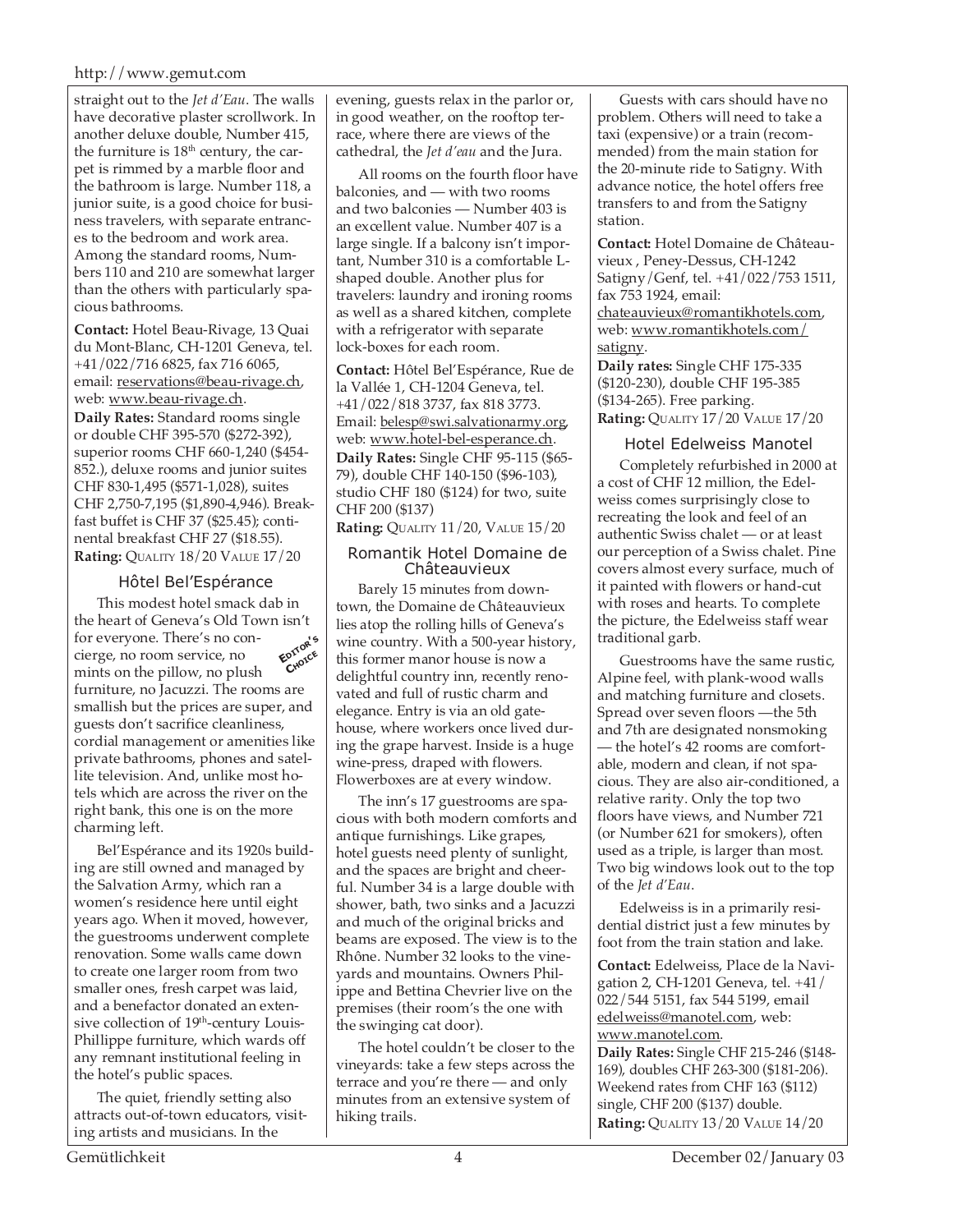# **Sustenance**

Geneva presents plenty of dining options and tough decisions. Given its international citizenry (consisting in part of workers from 195 diplomatic missions and 95 consulates) and many business visitors, it's no surprise Geneva has a diversity of places to eat, including more than 100 Asian restaurants (the **Celeste Empire** on Tour-Maîtresse is the oldest and among the best, for cuisine if not setting). There's no problem finding good places to eat — Geneva has seven Michelin-starred restaurants; Zürich none — the challenge is finding affordable ones.

Your best bet for that is the Paquis district, a short walk from the main railway station or the lake promenade. The choice of cuisines is wide and eclectic, and the prices among the lowest in town. Within three blocks are Thai, Indochinese, North African, Spanish, Italian, Lebanese, Moroccan, Philippine and Mexican restaurants. Note that the Paquis district is a little rough around the edges, and restaurants are interspersed with billiard parlors, bars (one, **Art's Café,** felt straight from 1950s Greenwich Village), laundromats, antique book stores, the occasional sex shop and ladies of the night in tight skirts and high heels.

#### Restaurant les Armures

Located in a historic building in the heart of Geneva's most historic district, the Restaurant les Armures lives up to its fine reputation and to the recommendations of several residents. Built nearly 450 years ago (and with a cellar dating back another 350 years), the building looks its age (in a good way); inside, the rooms have stone walls, plank ceilings supported by thick beams, and a variety of decorations like huge cowbells and sections of old wine barrels. If the weather allows, opt to dine outside up against the walls of the Old Armory. History's in the air. **EDITOR'<sup>S</sup> CHOICE**

A starter of barley soup was rich and creamy with a pleasant earthy taste. Breast of duck in raspberry vinegar sauce won the nod over lamb cutlets with thyme and chopped veal in cream sauce. The duck was tender

and moist, and the sauce lightly sweet and tart. Based on reports from the next table, the Chinese fondue (chunks of pork) and cheese fondue with mushrooms are also superb. Lighter fare includes raclette, that delightful Swiss specialty of melted cheese served with boiled potatoes and tiny gherkins; *salade niçoise*; and platters of air-dried meat, cold ham, and cheeses. Entrées come with fresh vegetables and *Rösti* that puts hashbrowns to shame.

Most entrées fall in the CHF 25-35 (\$17.20-24.05) range. Pasta, salad, pizza and fondue items come in around CHF 20 (\$13.75).

**Contact:** Restaurant les Armures, 1 rue du Puits-Saint-Pierre, CH-1204 Geneva, tel.: +41 022 310 3442, fax: 818 7113, email: armures@span.ch, web: www.hotel-les-armures.ch. **Rating:** QUALITY 17/20 VALUE 17/20

## Edelweiss

The sign out front describes the evening's entertainment as "Spectacle Folklorique" and one assumes Swiss folklore. Yes, the musicians play the alphorn and accordion and even yodel, but the repertoire also includes "O Sole Mio," some Nashville favorites, hula music and Elvis. The performers seemed to be Russian.

Actually, the food isn't bad. Edelweiss offers several fondues (including chocolate for dessert) and familiar dishes like raclette, pork stew with polenta, and lake fish poached in local wine. But the prices — CHF 40 (\$27.50) for beef fondue and CHF 6.50 (\$4.45) for a half-liter of Evian — are way to high, even by Swiss standards.

Service was horrible, in part because the servers had to slalom around a conga-line of would-be hula dancers and other obstacles. They also were often occupied in taking photos for enthusiastic guests. After nearly 40 minutes waiting for my server to come anywhere close, I put some money on the table and left. Good thing, since one dancing guest started doing a striptease to the beat of cowbells.

**Contact:** Edelweiss, Place de la Navigation 2, CH-1201 Geneva, tel.: +41 022 731 3658, fax: +41 022 758 8533. **Rating:** QUALITY 9/20 VALUE 5/20

Brasserie Lipp The original Brasserie Lipp opened in Paris in 1880 and soon became one of the city's most popular watering holes, a status it retains to this day. In the 20s Hemingway enjoyed its Alsatian specialities and art deco trappings. About a dozen years ago, Lipp clones appeared in Zürich and Geneva. Since the original restaurant's website proclaims "No Franchises" we assume these newer stores are part of the Paris operation.

The Geneva version is in a trendy shopping arcade next to the opera house and, in the style of the Paris version, features mirrored walls, waiters in long white aprons, and portraits of 19<sup>th</sup>-century actors, authors and playwrights .

Arriving customers are traditionally greeted with a small *Amuse Bouche* (gift of the house); in this case small sections of bread laden with mozzarella and tomato.

A fine starter was mesclun salad served in a pastry shell, topped with sliced chicken and drizzled with a fruity, creamy dressing. (Shrimp salad with smoked salmon and melon soup with fresh mint were other tempting options.) A main course of roast duck with strawberry vinaigrette, was presented beautifully with fresh green beans wrapped in bacon, grilled potatoes and a carrotand-zucchini mix. For dessert, the apple tart beat out the crème caramel. Entrees are priced around CHF 25-27 (\$17.20-18.55).

The Brasserie is more relaxed and less expensive than the adjacent Restaurant Lipp.

**Contact:** Brasserie Lipp, rue de la Confédération 8, CH-1204 Geneva, tel. +41/022/311 1011, fax 312 0104 **Rating:** QUALITY 15/20 VALUE 15/20

# Café des Négociants

**EDITOR'<sup>S</sup> CHOICE** Opened in 2001 in the Carouge district, Café des Négociants is one of Geneva's hottest dining spots. The food is superb and reasonably priced, the service attentive and friendly, and the 18<sup>th</sup>-century space light and cheery. The restaurant is both casual and chic with fun touches like bottled water from Nor-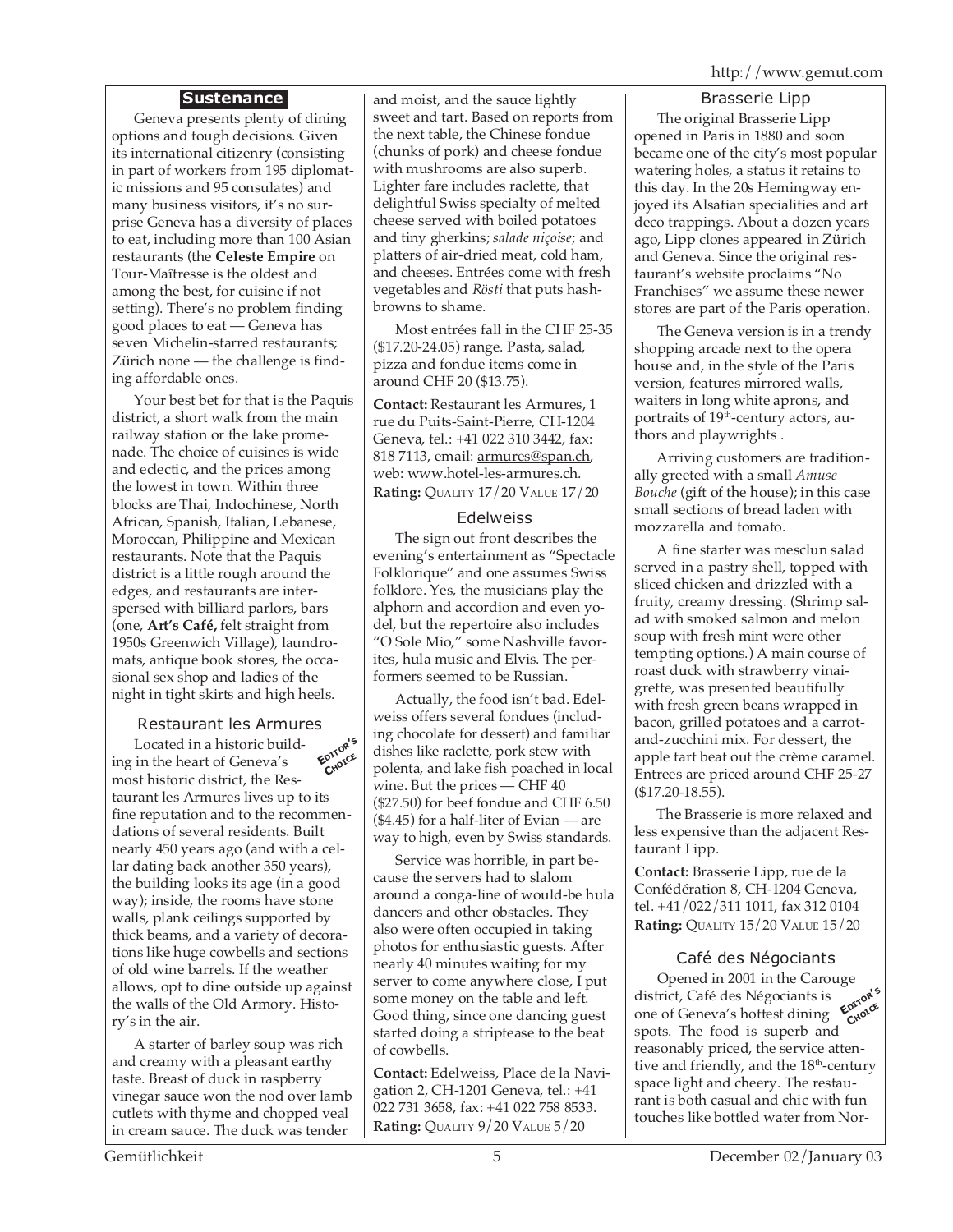way served in a designer cylinder, and polygonal plates that are individual works of art.

While the menu changes daily, choices last August included rabbit terrine with pistachios, smoked salmon with avocado and grilled pine nuts, carpaccio of blue fin tuna with olives, and beef in mustard sauce. Desserts included panna cotta with lemon zest and grapefruit syrup, apricot roll with house-made peach sorbet, and tartare of fresh fruits served with browned coconut.

Entrées average about CHF 21 (\$14), desserts around CHF 11 (\$8).

**Contact:** Café des Négociants, Rue de la Filature 29, CH-1227 Carouge, tel. +41/022/300 3130, fax 300 3105 **Ratings:** QUALITY 15/20 VALUE 15/20

#### Crêperie Vautier

The menu here features 40 varieties of crêpes. Dinner crêpes include, among others, combinations of mushrooms, ham, cheese, spinach, tomatoes, salmon and onions, while dessert crêpes feature chocolate, oranges, honey and bananas. With only 10 tables, the restaurant is cozy. Owners and staff are friendly and enthusiastic. Prices are reasonable, in the CHF 6-17.50 (\$4.15-12.00) range.

**Contact:** Crêperie Vautier, 37-39 rue Vautier, CH-1227 Carouge, tel +41/ 022/343 6314  $\mathbf{M}$ 

# **Readers' Forum**

## *Add Rhine Hotels*

I thoroughly enjoyed your article on the romantic Rhein as my wife and I have several times wandered along that stretch of the river. I'd like to add a couple of suggestions regarding places to stay:

In 1999 we stayed in Koblenz at the **Hotel Kleiner Riesen**, (Kaiseren-Augusta Anlage 18, D-56008, Koblenz, tel: +49/0261/320 77, fax 1607-25). This is a small 3-star hotel, quite pleasant and well situated right on the Rhein within about 30 meters of the KD line pier at Koblenz. We easily watched the river steamers dock from our second floor window and there is a small KD ticket office next to the hotel. The hotel is about 6 blocks or so from the Koblenz *Bahnhof* on a direct line and, therefore, is an

easy walk to rail connections along the Rhein, to Trier, Cochem, the walk to Burg Eltz (highly recommended), the Lahn valley and Limburg (outstanding destination), etc. The path along the Rhein goes right past the hotel and it is a very pleasant walk up to the **Weindorf** (unfortunately, we had a rather disappointing meal there), the Deutsches Eck, and old Koblenz.

In 1975 we stayed at **Burg Reichenstein**, (D-55413 Trechtingshausen, tel. +49/06721/6117, fax 93 70 77, email: info@burg-reichenstein.de) a few kilometers downstream from Bingen. There is a lot of information regarding this very interesting castle hotel/restaurant on several websites. The hotel's site (www.burgreichenstein.de) gives all the basic info regarding the hotel, castle museum, restaurants, etc. and a site put together by someone named Tim Vogel (www.caltim.com/reichenstein/) includes a lot of history and descriptive material based on his stay there in 1993. His site is in English. Both have nice pictures of the castle and facilities.

The ownership has changed hands, I believe, since 1975 but the operation seems much as I remember it. Our young children had a wonderful time exploring the castle and grounds and climbing to the watchtower that looks down on the river. This castle is just downstream from another castle, I think it is known as Burg Rheinstein, that is better known and tends to be seen in publicity photos, but Burg Reichenstein is an outstanding site and the hotel and restaurant in the former stables was very good.

Trechtingshausen has a small *Bahnhof* (500 meters uphill to the hotel) with some service on the local trains that run between Koblenz and Bingen but I think the nearest KD stop is at Bingen. It is, of course, right on the highway on the left bank.

If you get a chance to check these locations out when you are next in the Rhein valley I think you will find that they merit mention in "*Gemütlichkeit*".

> MARTIN VITZ VIA EMAIL

# *Germany Recommendations*

A big thank you to your staff in assisting us with our Germany vacation plans. We stayed in several hotels recommended by *Gemütlichkeit.*

Trier at the **Petrisberg** (Sickingenstr. 11, tel. +49/0651/4640, fax 46450), a great place. We were treated royally by the manger and staff and felt like we were truly guests. What a view of the city from our room.

Meersburg on the Bodensee at the **zum Bären** (Marktplatz 11, tel +49/ 07532/43220, fax 432244, email gasthofzumbaeren@t-online.de) which was a great location. Loved the creaky stairs and the rooms with windows overlooking the street and just up from the square.

Garmisch-Partenkirchen at the **Gasthof Fraundorfer** (Ludwigstr. 24, tel. +49/8821/9270, fax 92799, email fraundorfer@gaponline.de) was super with its location on Ludwigstrasse and fun activities in the dining room. Our room had a great view of the Zugspitze and overlooked Ludwigstrasse. We ventured out to Ludwig's castles from here.

Bamberg (our favorite city) at the **Wilde Rose** (Kesslerstrasse 7, tel. +49/951/981820, fax 22071, email info@hotel-wilde-rose.de) which we really liked because of its location in the center of the old city. Bamberg is a wonderful city where very little damage was inflicted by the bombings of WWII. Its old Cathedral, great old town and market square just beckoned us to stay longer.

Other places of interest were:

On the Rhine at Oberwesel a few miles from Bacharach at the **Weinhotel Gutsschänke Sennerhof** (D-55430 Oberwesel-Engehöll am Rhein, Rieslingstr. 1, tel. +49/06744/215, fax 1687, email:

sennerhof@rheinhotel.com), owned by the Pertsch family. A great little hotel with nice rooms, clean and fresh. Very friendly English speaking young family members. We ate small meals in the evening there on the terrace. Our cost was E45 (\$44) per night with breakfast and parking. We stayed here again after picking up friends in Frankfurt for the last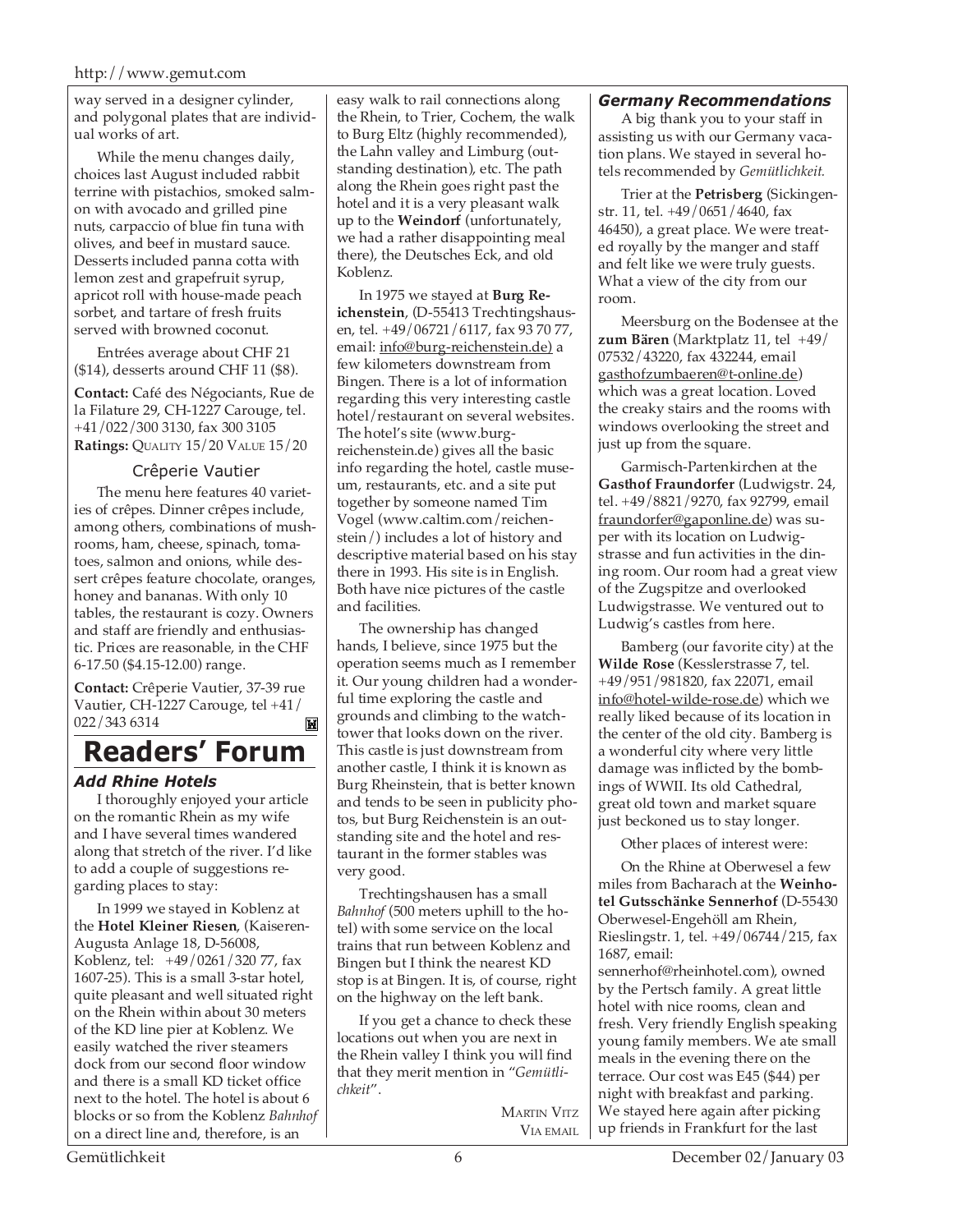half of our tour. We even had our laundry done for around E10 (\$10).

On the East shore we found a room in Assmannhausen a few miles from the very touristy Rüdesheim in a very nice **Hotel Unter den Linden** (Rheinallee 1, tel. +49/06722/2288, fax 47201, email unter-delinden@gmx.de). We took a large room overlooking the Rhine for a cost of E90 (\$88) per night. There are less expensive rooms from E70 (\$69). We took the last room available and are very happy we did so. Great view and a super room. Large, with couch, chairs and balcony with two doors opening on to it. A young family own and operate this great spot. Price included breakfast and parking.

Eschwege in the Harz Mountain area. Wonderful little town with great downtown area of half timbered buildings. Our hotel, **Zur Struth** (Struthstr. 7a, tel. +49/05651/ 922813, fax 2788) was the best value in our trip. A nonsmoking mini-suite for E70 (\$69) clean with a good restaurant that seemed very popular with locals.

Another great value was in Starnberg where we stayed to access Munich without driving there and to see some of the sights in that area. Access to Munich was about 20 minutes by train. We stayed in **Pension Happach** (Achheimstr. 2, tel. +49/08151/12537, fax 739712), very nice and a great value at E60 (\$59), not a hotel more like an apartment and just a couple of blocks to the *Bahnhof* and lake. The owners typically rent these rooms for a week at a time to business people who come to Starnberg for classes.

Our last night in Germany was in Moerfelden-Walldorf just 24 km South of Frankfurt. We stayed in the **Airport Domizil-Hotel** (Nordendstr. 4a, tel. +49/06105/9570, fax 957222, email airp.dom.hotel@t-online.de) in the Walldorf side of the community. The price was E93 (\$91) without breakfast or parking, we think this was a weekend rate. Breakfast was E11 (\$11) and parking E7 (\$7). We parked on the street about 30 feet from the hotel and saved the E7.

The hotel was ok, clean and rather sterile but the best thing was access to the airport. We drove from the hotel

around the edge of the airport on the *Flughafen Ring* to the rental car return in about 15 minutes and then the elevator to Terminal 1 for our flight. No traffic and an easy to follow map and signs to the airport. The hotel also has a bus they take people back and forth to the airport. Very convenient. It may be an American-owned facility. A number of U. S. government employees were staying there for various reasons.

> JOHN & NORMA CROMWELL VIA EMAIL

# **Emailing from Europe**

You might want to mention that readers who use a local Internet Service Provider can get their email from any Internet connection. Just log onto http://www.mail2web.com and enter your email address and password to get your mail. Internet-direct interfaces are much more cumbersome than your own email software with your regular connection, but at least you can check for urgent messages, delete the junk, and send replies. I did that recently without any problems from Internet cafes in the UK and France.

You might also want to warn American visitors about the keyboards in European Internet cafes. My messages from France, with the French keyboard, looked like they might have been in code.

> ED PERKINS VIA EMAIL

*(Editor's Note: Nationally syndicated travel columnist Ed Perkins is a fellow resident of Ashland, Oregon, and founder and former editor/publisher of* Consumer Reports Travel Newsletter*.)*  $\mathbb{N}$ 

## *INSIDE TRAVEL Continued from page 1*

Innsbruck, is a favorite of Mrs. W.D. Carson of El Paso TX. Doubles range from E88 (\$86) to E156 (\$153) but Mrs. Carson reports that she gets a 50% discount by virtue of membership in the **ITC50 International Travel Club** (www.itc50online.com).

# **Vienna Pkg with Air for \$499**

**Austrian Airlines** is selling "Vienna: Love is in the Air" packages starting \$999 per *couple*. Travel is for the period Jan. 15-Feb. 25 and includes roundtrip air for two, three nights' at

the four-star **Hotel Penta Renaissance** and the option to purchase tickets to one of four events in Vienna's Ball Season. Contact: 800-790-4682

#### **Getting Connected in Europe**

In the last issue we described in some detail our difficulty in getting on the Internet using a laptop computer from European hotel rooms. Those who plan to take a crack at it should refer to the **World Wide** Phone Guide at http://kropla.com/ phones.htm.

## **Grindelwald Hotel/Ski Pkg**

Grindelwald's newly-renovated, family-run **Hotel Belvedere** (CH-3818 Grindelwald, tel. +41/033/ 8545454, fax 8535323, email: belvedere@grindelwald.ch, web: www.belvederegrindelwald.com) has special weekly packages during the ski season that start at \$829 per person including buffet breakfast, sixcourse dinners, and a six-day ski pass. The hotel offers skiers free transport to the uphill departure stations for two hours each morning and afternoon.

Nonskiers may want to try the world's longest toboggan ride, a 10 mile run from the Faulhorn at 8,500 feet to the village at 3,400 feet.M

#### *DEAR SUBSCRIBER Continued from page 2*

and high prices usually found in upscale European restaurants.

Here are four places where, during the course of a long meal, or when presented with a massive bill at the end, we wished we had opted for that cozy *Gästehaus* down the road. Meals at these restaurants ranged from o.k. to very good, but the value just wasn't there.

- La Terrasse, Interlaken
- Brenner's Park, Baden-Baden
- Dolder Grand, Zürich
- Le Club, Bürgenstock
- La Table du Palace, Lausanne Palace Hotel
- Schloss Dürnstein, DürnsteinAustria
- Deuring-Schlössle, Bregenz, Austria.

Deluxe restaurants with service in the grand style have almost disappeared in the U.S. but they remain a presence in Europe because Europeans want them; they are a part of the culture. —RHB  $\blacksquare$